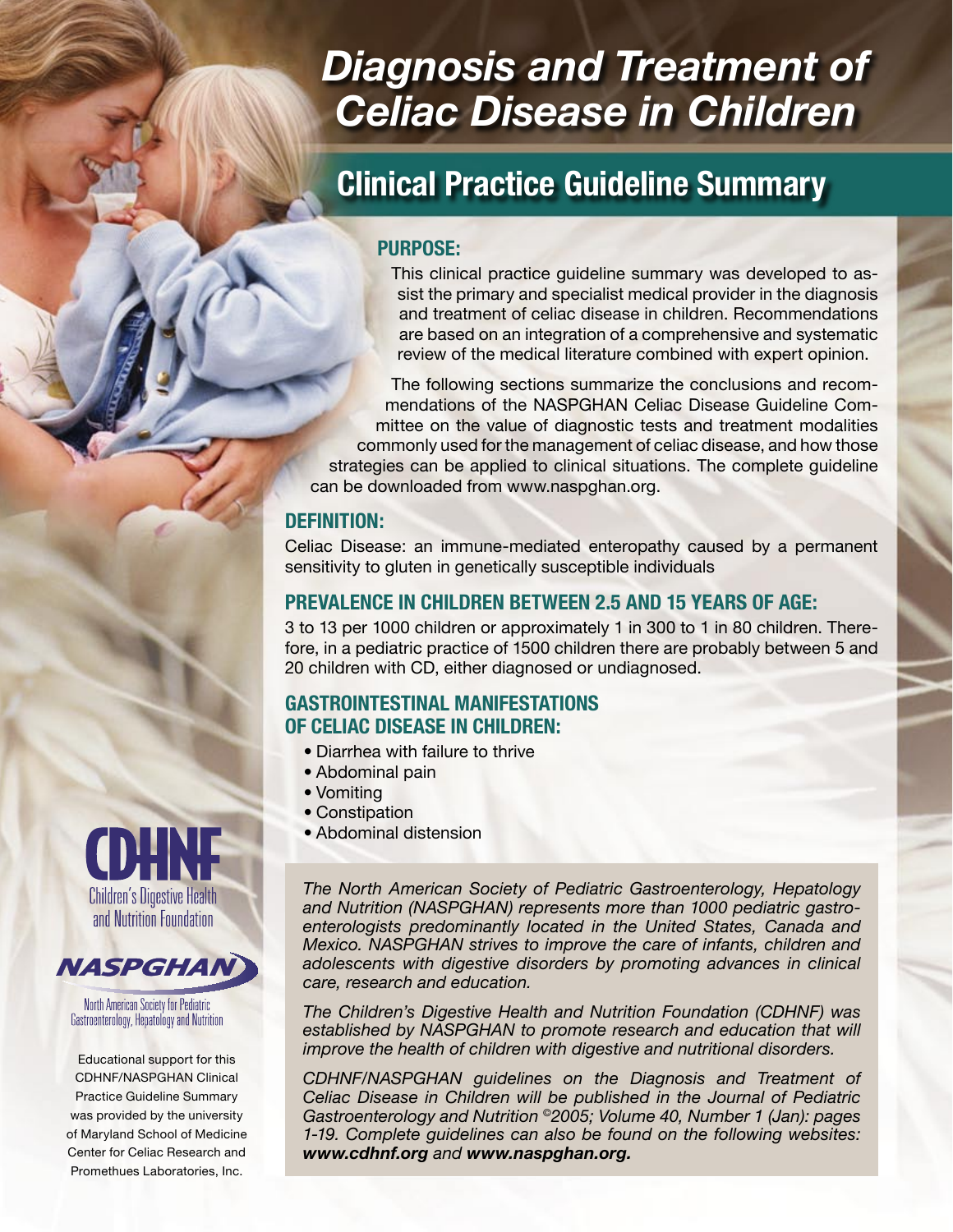#### **TABLE 1 -** *Non-gastrointestinal manifestations of celiac disease*

**A) Manifestations for which there is strong to moderate evidence of an association with celiac disease**

Dermatitis herpetiformis

- Dental enamel hypoplasia of permanent teeth
- Osteopenia and osteoporosis
- Short stature

Delayed puberty

 Iron-deficient anemia unresponsive to treatment with oral iron *(well documented in adults only)*

**B) Manifestations for which the evidence is less strong** 

Hepatitis (elevated liver enzymes) **Arthritis** Epilepsy with occipital calcifications

#### **TABLE 2 -** *Conditions associated with an increased prevalence of celiac disease*

| Type 1 diabetes                              |  |
|----------------------------------------------|--|
| Autoimmune thyroiditis                       |  |
| Down Syndrome                                |  |
| <b>Turner Syndrome</b>                       |  |
| Williams Syndrome                            |  |
| Selective IgA deficiency                     |  |
| First degree relatives of<br>celiac patients |  |

## **TESTING IS RECOMMENDED FOR CHILDREN WITH:**

- Diarrhea and failure to thrive
- Persistent GI symptoms including recurrent abdominal pain, anorexia, constipation and vomiting
- Dermatitis herpetiformis
- Dental enamel hypoplasia of permanent teeth
- Osteoporosis
- Short stature
- Delayed puberty
- Iron-deficient anemia resistant to oral iron
- Asymptomatic children with conditions associated with an increased prevalence of Celiac Disease *(See Table 2)*

It is recommended that testing of asymptomatic children who belong to groups at risk begin around 3 years of age provided they have had an adequate gluten containing diet for at least one year prior to testing. It is also recommended that asymptomatic patients with negative serological tests who belong to groups at risk be considered for repeat testing at intervals.

## **HOW TO TEST?**

The diagnosis of celiac disease is diagnosed definitively by biopsy of the small intestinal mucosa. Serological (blood) tests are used for case finding (screening) to determine who is likely to have celiac disease when biopsied. Selective IgA deficiency is a factor when using serological tests.

## **SEROLOGICAL TESTING**

- Measure TTG (tissue transglutaminase) for initial blood testing. TTG is the IgA antibody to human recombinant tissue transglutaminase.
- Measurement of endomysial antibody (IgA antibody to endomysium, EMA) may also be reliable but is subject to added cost and interpretation error.
- AGA IgA and AGA IgG tests are no longer recommended as initial testing due to the inferior accuracy of antigliadin antibody tests (AGA).

## *IgA Deficiency*

- Individuals with CD who are also IgA deficient will not have abnormally elevated levels of TTG IgA. When testing for CD in children with symptoms suspicious for CD, measurement of quantitative serum IgA can facilitate interpretation when the TTG IgA is low.
- In individuals with known selective IgA deficiency and symptoms suggestive of CD, testing with TTG IgG is recommended.

## *Intestinal biopsy*

- When the serum TTG is elevated it is recommended that a small intestinal biopsy be performed.
- It is currently recommended that confirmation of the diagnosis of CD requires an intestinal biopsy in all cases.
- Even if serological tests for CD are negative, a small intestinal biopsy may be useful in symptomatic children (particularly when they are 0 to 2 years old) with chronic diarrhea, FTT, a positive family history of CD or IgA deficiency to identify the unusual case of serology negative CD or other intestinal mucosal disorders. [RBC2]



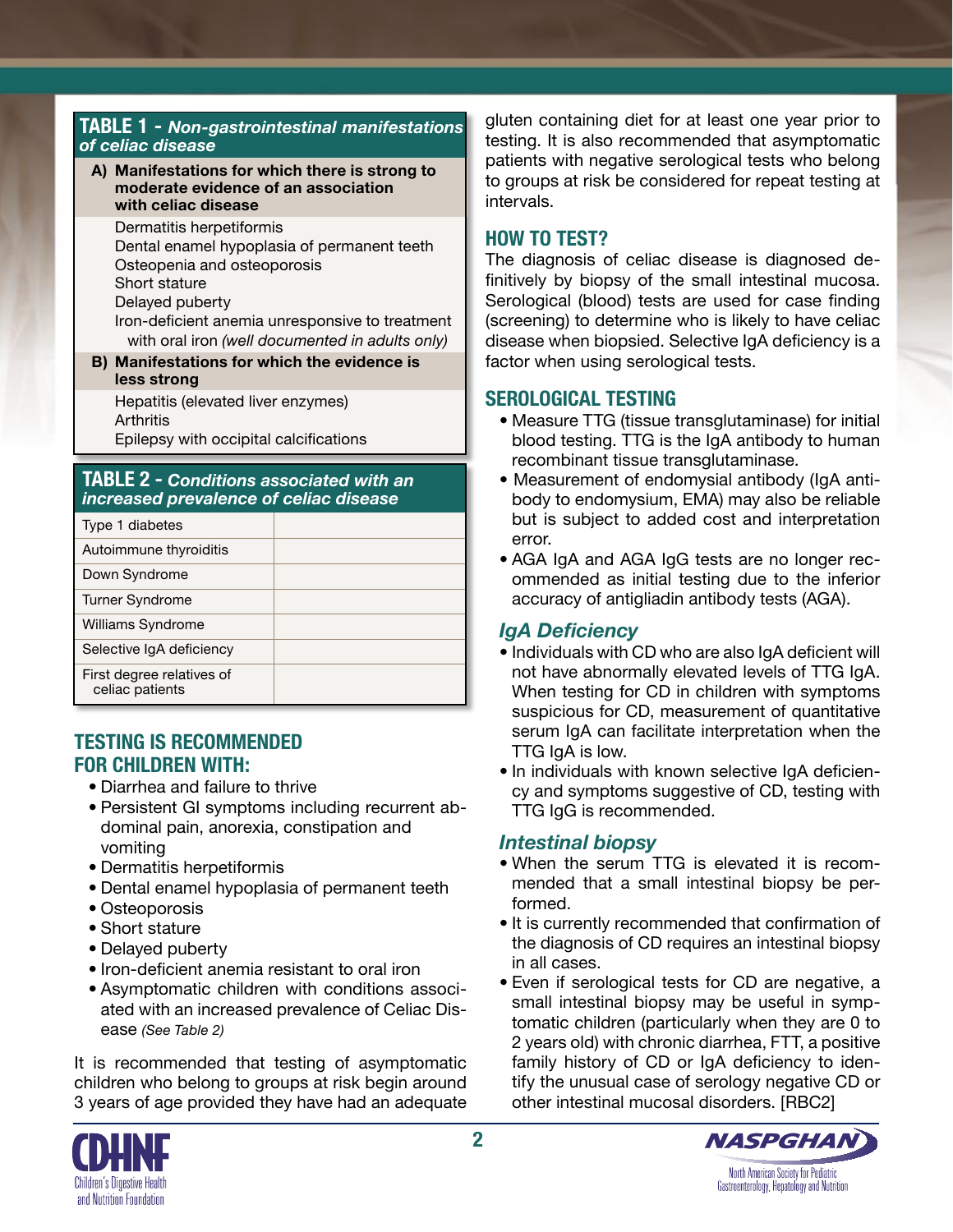## **WHO TO TREAT?**

- A gluten-free diet is recommended for all symptomatic children with intestinal histopathological abnormalities that are characteristic of Celiac Disease.
- A gluten-free diet is also recommended for asymptomatic children who have a condition associated with Celiac Disease and characteristic histological findings on small intestinal biopsy.

## **BENEFITS OF TREATMENT:**

There is evidence that treatment with a gluten-free diet:

- Resolves symptoms of persistent diarrhea and poor weight gain
- Reverses reduced bone mineralization
- Can prevent the onset of osteoporosis, decrease the incidence of spontaneous abortions in fertile females, lower the incidence of low birth weight infants, decrease the risk of cancer and avoid other consequences of delayed diagnosis.

#### **HOW TO TREAT?**

- A gluten-free diet for life
- Treatment should only be started after diagnosis is confirmed by intestinal biopsy
- American Dietetic Association guidelines for the treatment of Celiac Disease have been endorsed by the NASPGHAN Celiac Disease Guideline **Committee**
- Ingesting even small amounts of gluten can lead to mucosal changes on intestinal biopsy
- Management of a gluten-free diet is an ongoing collaboration between the patient, health care professional and dietician
- Dietary lactose restrictions are not usually necessary

## **HOW TO MONITOR?**

- Periodic visits for assessment of symptoms, growth, physical examination and adherence to the gluten-free diet
- Measurement of TTG 6 months after treatment with a gluten-free diet is begun, and then approximately once a year if the patient has no symptoms
- Measurement of TTG at any time after starting a gluten-free diet if the patient has persistent or recurring symptoms
- Studies show that about 45% to 80% of children adhere to a gluten free diet

## **GUIDELINE SUMMARY DISCLAIMER:**

The guidance in this report does not indicate an exclusive course of treatment or serve as a standard of medical care. Variations, taking into account individual circumstances, may be appropriate.

## **ALGORITHMS:**

Algorithm for the evaluation for celiac disease in a child with symptoms.



North American Society for Pediatric

Gastroenterology, Hepatology and Nutrition



**3**